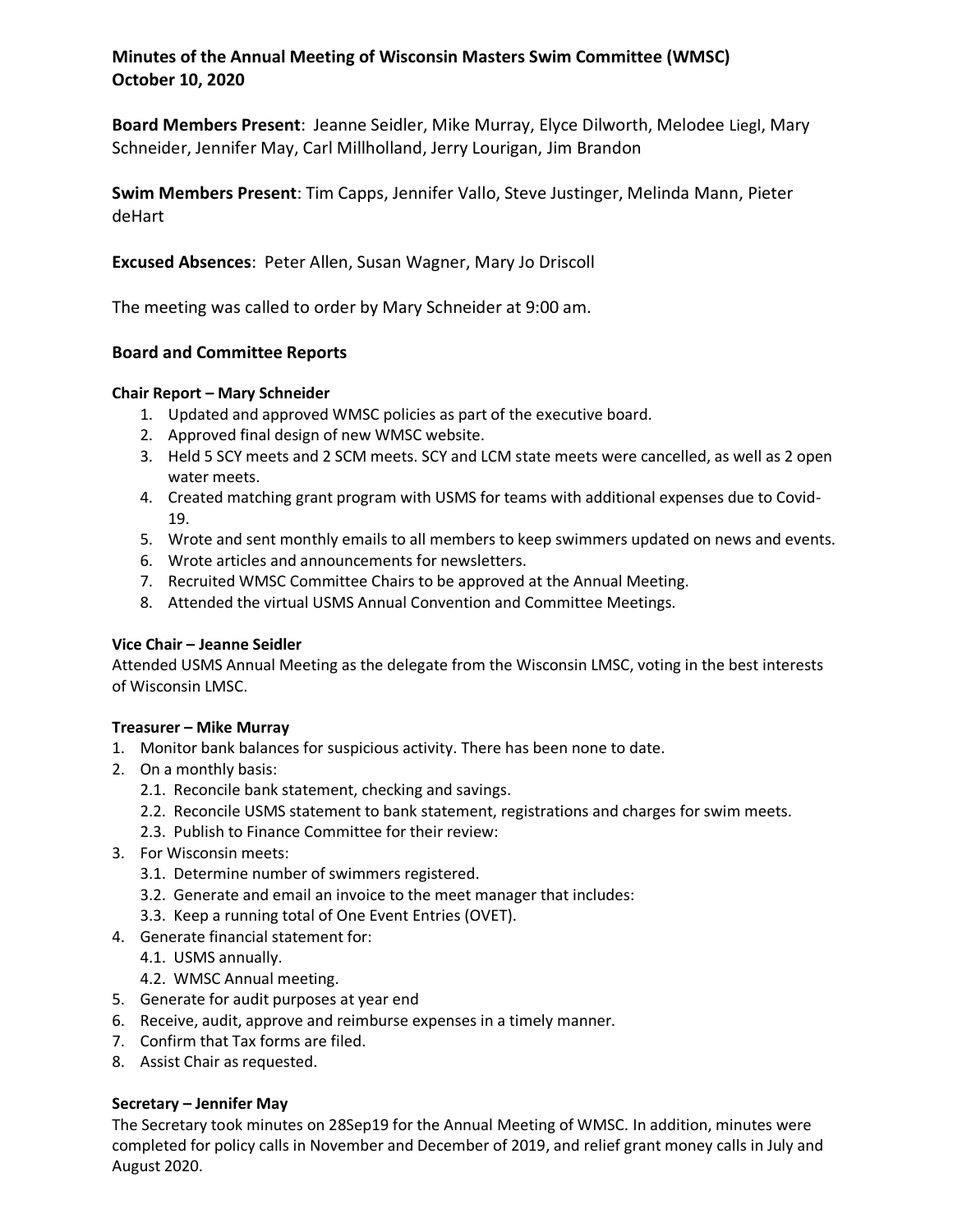## **Registrar – Peter Allen**

480 Registered Swimmers (compared to 534 in 2019) … lowest number in the last 10 years

Male/Female breakdown

- 235 men (vs. 270 in 2019)
- 245 women (vs. 264 in 2019)

Clubs

- 372 (78%) registered under WMAC (vs. 84% in 2019)
- 92 registered UC20 (vs. 84 in 2019)

Workout Groups

- 240 swimmers (50%) are not registered with a workout group (vs. 47% in 2019)
- 16 workout groups under WMAC
- Only 4 workout groups have 20 or more swimmers (was 5 last year)
- Top five workout groups account for 168 swimmers (70% of members who are in WO groups)
- Top five WO groups are: (2019 number in parentheses)
	- $O$  EBM 61 (79)
	- $\circ$  WSAC 37 (42)
	- o MAM 33 (31)
	- $O$  WFBM 20 (24)
	- $O$  TF 17 (21)

Cards

89 requested printed cards – 19% of membership (down from 24% in 2019)

ALTS Instructors

15 Swimmers are certified ALTS (Adult Learn To Swim) instructors (down from 19 in 2019)

## **Sanctions – Jeanne Seidler**

A total of eleven events were sanctioned. Two were open water and nine were pool events. Of those, four events were subsequently cancelled due to Covid-19. Two pool events incurred expenses from Club Assistant as entries were already recorded for the meets. The Wis. Sr. Olympics was not held due to Covid-19. The meet is no longer a USMS recognized meet unless the name is changed such that the word "Olympics" is not used to identify the meet. The Badger State Games USA-Approved meet that qualified for automatic USMS recognition was not held in June due to Covid-19. USMS will allow sanctions after Nov 1st, but it is highly unlikely that any events will occur given the Covid-19 situation. If an event is to be held, USMS does not provide any specific guidance. The event must be held with regard to local and state health department recommendations for events held during the Covid-19 pandemic.

### **Long Distance and Open Water - Mary Jo Driscoll**

Long Distance/Open Water events this year:

E-Postals

- The USMS one-hour E-Postal event was held in January/February. WMAC had one participant – Julie Van Cleave.
- USMS 5k/10k E-postal is still taking place through October 8. \*\*
- The 3000/6000 E-Postals are ongoing September 15-November 15. \*\*

\*\*Due to Covid -19 pool space has been limited. Participation is most likely going to be low if at all. Open Water

 Due to Covid -19 there were no USMS Sanctioned Open Water Events this season. 2021 USMS National Championships are still scheduled and information is available on the USMS Website.

## **Fitness –Melodee Liegl**

Host Wisconsin Water Warriors Event (2019), write articles for Wisconsin Newsletter on open water events and attend 2020 USMS Virtual Convention.

Also, a Committee Member for the USMS Sports Medicine & Science Committee.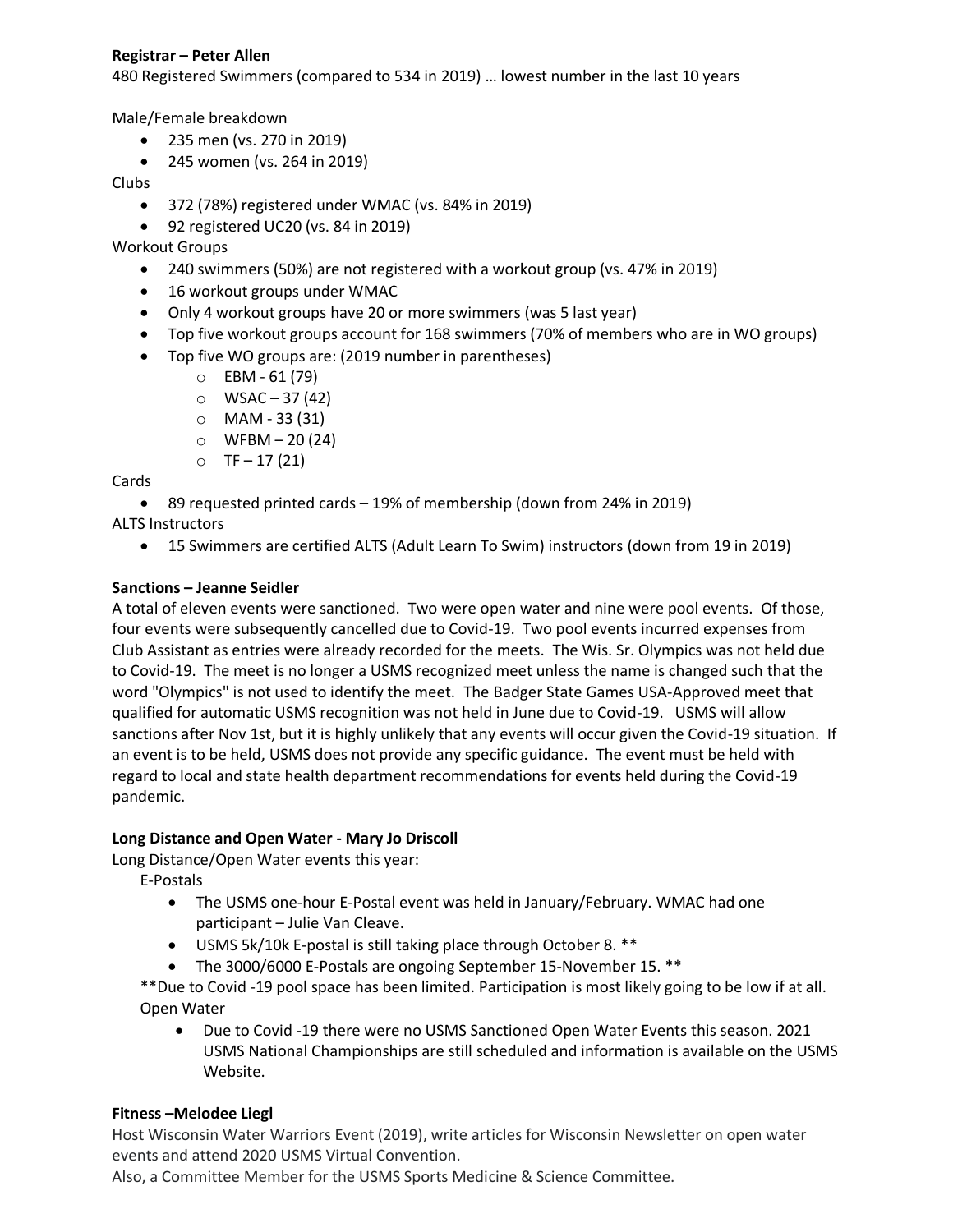### **Records and Top 10 Recorder – Jeanne Seidler**

Deadlines were met for submission to USMS of all three courses (SCM 2019, LCM 2019, SCY 2020). Given that all season course meet schedules were shortened for 2020, the events that were able to be held will show a large amount of new names in the Top 10 lists. For the SCY course, there were 107 Wisconsin swims named to the Top 10 including 1 all-american time for Fred Salzmann of Madison.

#### **Webmaster – Jim Brandon**

- Helped test and launch new website
- Kept website updated with news, announcements, and results
- Launched brand new FaceBook site

#### **Newsletter – Carl Millholland**

In 2020, I revised the format of the newsletter to make it appear more attractive and helped streamline layout and editing. Each issue included an informative "From the Chair" article highlighting our activities. I covered all LMSC sanctioned events up to the McFarland SCM competition in March, and included a number of Coach's Corner articles offering helpful advice on Masters Swimming. At the start of the year, I included notification for Spring Nationals and upcoming Open Water Events, however most of these were cancelled due to the coronavirus outbreak. Despite a lack of news and information for a few newsletters, I managed to publish each issue during the year, with some news picking up as the USMS and LMSC annual meetings were scheduled.

I also participated in an overhaul of the LSMC website and the establishment of a new Wisconsin Masters Facebook page.

#### **Officials – Susan Wagner**

- I have recruited officials and scheduled Officials for the Masters Meets in Wisconsin.
- As part of this position, as well as being an Official, I read the manual and share rule changes and updates with other officials who work the Wisconsin Masters Swim Meets.
- I promote Masters Swimming as I network in the swimming world as an Official.

### **Coaches – Fred Russell**

There are pre Covid observations (October 2019 -March 2020)) and active Covid (March-present) obeservations.

The pre-Covid period saw regular competitions with noticeably lower meet participation. Being a host for the Pabst Farms meet in January, I called some coaches to try to get more participation. The answer I often received was "swimmers just are not swimming meets."

The active Covid Period saw the end of all meets, shut down, and some reopening in summer of pools to train. A positive note in summer, there were many swimmers using the lakes, rivers and quarries. Open water became the thing!

Currently, there are a mixture of program reopening opportunities. A number of pools/programs like Pabst Farms, Cambridge and various health clubs offer lap swimming on a lane reservation basis. Pabst Farms tried to restart Masters this week but did not have enough swimmers (5) sign ups, to run the program. People are afraid of Covid with the potential exposure to families and teammates.

Team programs are underway at the Madison Y, Pinnacle, Baraboo, Whitefish Bay, and Schroeder. All are following the two or three swimmers per lane and other safety guidelines (WF Bay has had about 75% attendance and Schroeder is 100%).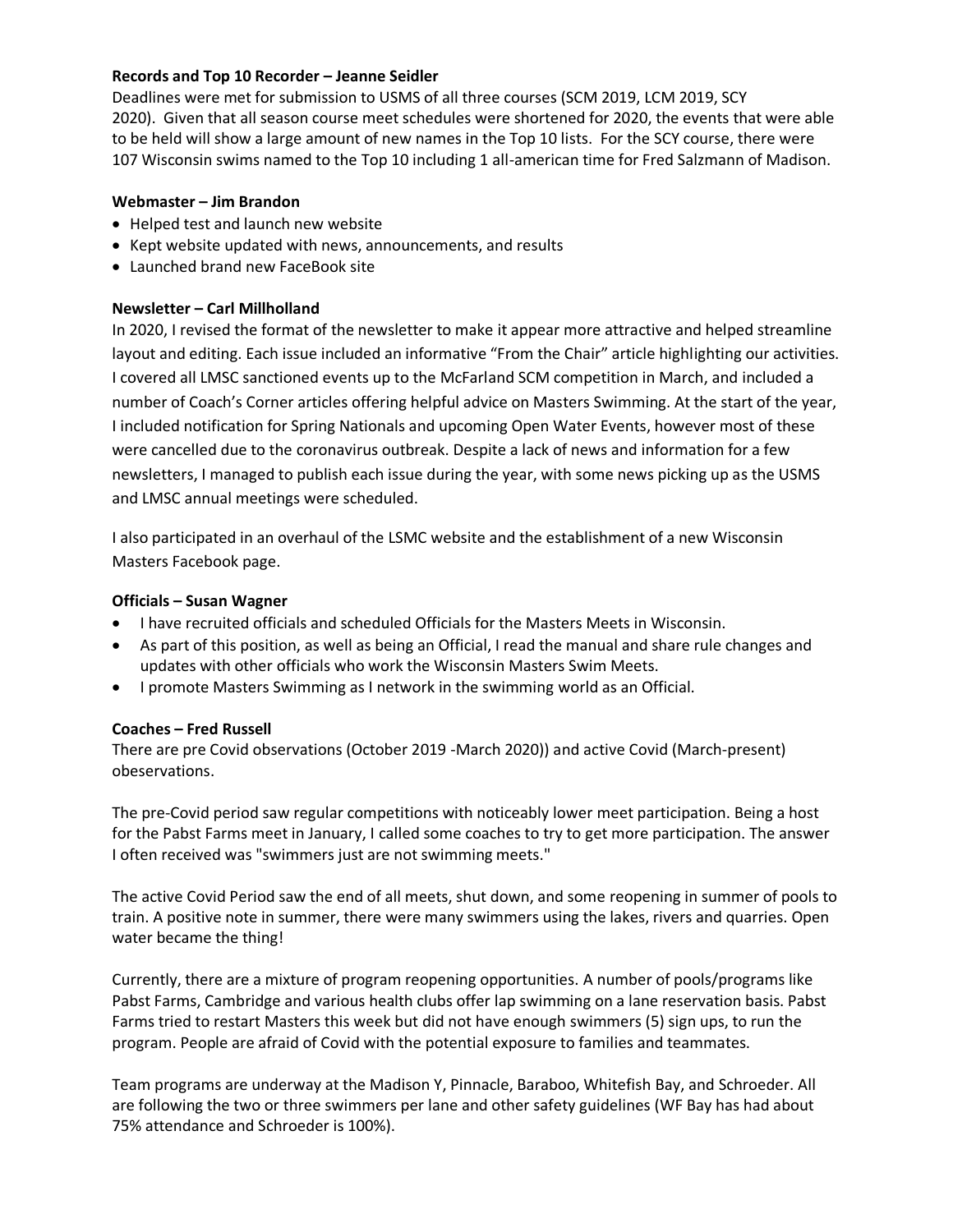The Elmbrook Program is not in the water this fall because of limited pool time due to additional cleaning between groups and Age Group programming emphasis (we did have programming this past summer for (18) Masters).

Moving forward, it is anybody's guess where this thing is going. Wisconsin currently leads the country in new Covid 19 cases. Another shut down might be eminent.

Whatever happens, I am willing (and have already started) to send out workouts to swimmers and teams that want them. They are about an hour long, 3,000 yards, two per week with an aerobic workout one day and a quality workout on the second day. Every third week will be for adaptation/recovery. They will contain drills and various stroke work for all strokes with different topics weekly. Fitness and health are number one with racing/ performance number two. To be included, please contact me by email-ebscfredrussell@yahoo.com.

Hope we can all be at a meet some day.......like the "old days." Want to smile? We were National Champions at Indy in 2018!

Stay safe.......and wet as possible!

### **Committee of the Board – Audit – Elyce Dilworth**

I reviewed the monthly bank statements and financial statements, filed the Form 990 postcard with the IRS and completed the annual report filing with the state of Wisconsin.

#### **Discussion:**

#### **1. Announcements from the Chair, Mary Schneider**

- Mary reviewed the fact that there is a national membership drop with USMS. It appears that people are not signing up without available meets or even pool space.
- WMSC has a grant program in process for teams with additional expenses due to Covid-19. Workout groups are to complete an application by 31October 20. In addition, USMS is also providing grant money to approved workout groups.

### **2. Elections**

 There were no nominations from the floor for any of the officer positions. Officers were voted in by acclamation.

### **3. Changes to the WMSC By-Laws**

- Addition of Communications and Safety Chairs
- Move f (Webmaster) and g (Newsletter Editor) under Communications Committee. Make the new f Communications Committee, and the new g Safety Committee.
	- f. Communications Committee: The Communications Chair manages internal membership communication, external publicity for WMSC news and events, the WMSC website and social media sites. The Communications Chair may delegate responsibilities to other Communications Committee volunteers for website management or newsletter publication.

1. Webmaster: The Webmaster shall develop, enhance and maintain a website with information for members.

2. Newsletter Editor: The Newsletter Editor shall publish a WMSC newsletter on a schedule established by the Board of Directors and delivered to members by mail, electronic mail, or both.

 g. Safety Committee: The Safety Committee Chair shall promote and oversee safety for all swimmers attending sanctioned pool and open water events.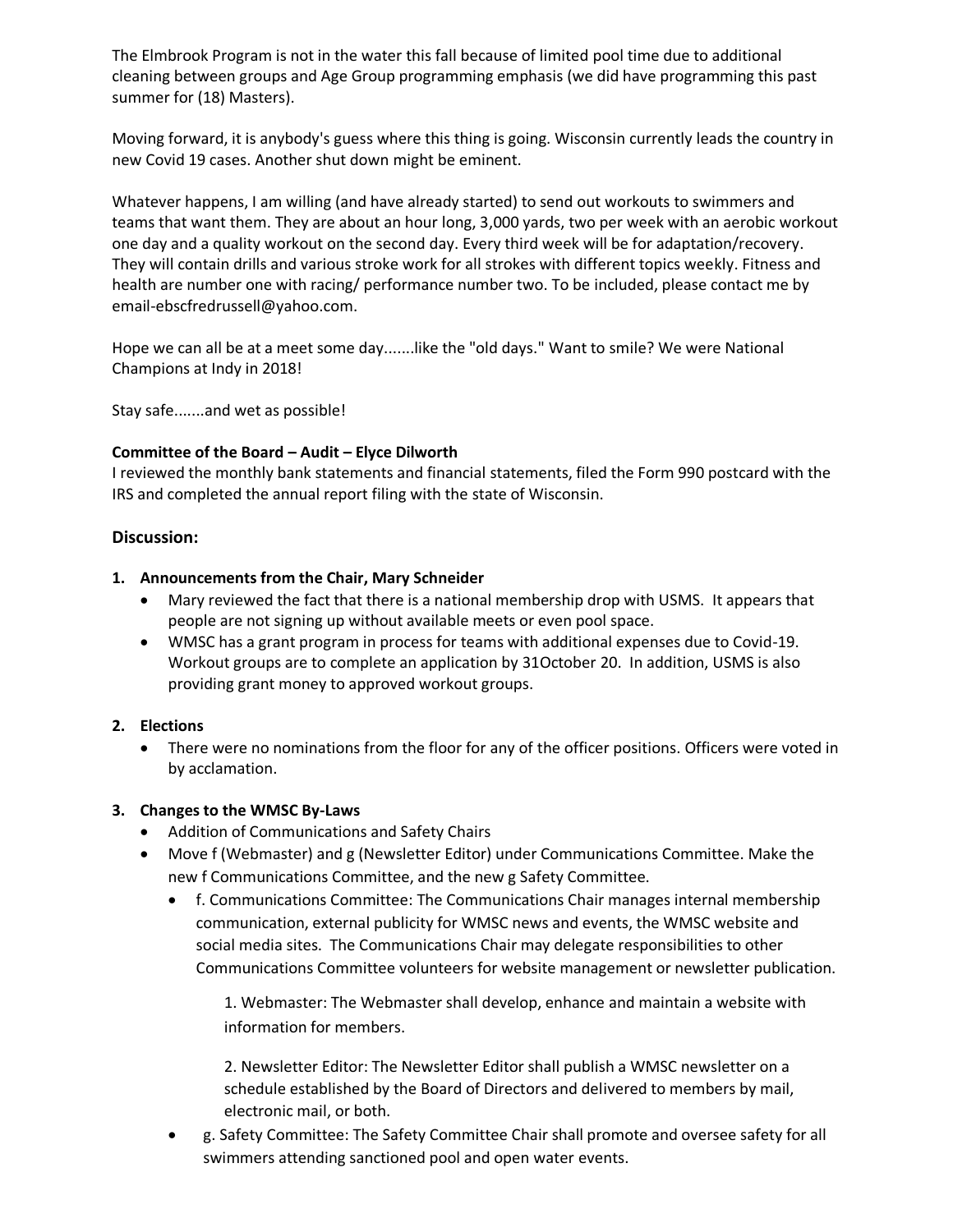## 4. **Appointment of Chairs**

- Melinda Mann accepted position of Sanctions.
- Jennifer Vallo accepted position of Long Distance and Open Water.
- All others will continue in their previous positions.

| Registrar                    | Peter Allen         |
|------------------------------|---------------------|
| Sanctions                    | Melinda Mann        |
| Long Distance and Open Water | Jennifer Vallo      |
| <b>Fitness</b>               | Melodee Liegl       |
| Records and Top 10 Tabulator | Jeanne Seidler      |
| Communications               | Carl Millholland    |
| Webmaster                    | Jim Brandon         |
| Newsletter                   | Carl Millholland    |
| Safety                       | Jerry Lourigan      |
| <b>Officials</b>             | Susan Wagner        |
| Coaches                      | <b>Fred Russell</b> |

### **5. Budget for 2021**

- See Appendix A
- There were minimal expenses in 2020 since the annual national conference was virtual.
- Noted that WMSC is using the USMS unified fee structure per swimmer which has helped with revenue even with less registered swimmers.
- The number of swimmers was adjusted since we are anticipating a loss of registered swimmers in 2021.
- WMSC will continue to support the ALTS (Adult Learn to Swim) program.
- Elyce agreed to be involved with a review of the 2022 budget, along with the executive committee, prior to the next annual meeting.

### **6. Meet Status**

- The only tentative meet for the short or long course season is Whitefish Bay.
- Any meet will be dependent on local health department restrictions.
- The Animal Award (Oshkosh YMCA) may become a virtual event in January. USMS registration will be required.
- Jeanne requests that the Schroeder meets are removed from the schedule for 2021.
- USMS Spring Nationals remains on the calendar for 2021 in Greensboro, NC.

### **7. Members**

- Alex Kultgen, age 34 died from a pulmonary embolism. He was an age-group swimmer in Port Washington and a collegiate swimmer at UW-Whitewater. He also coached at UW-Whitewater and at UW-La Crosse.
- John Bauman is doing ok and lives in assisted living**.**
- Tom Michelson is also doing ok. He currently has a 400 IM Wisconsin record in the 75-79 age group.
- Alex MacGillis has had some strokes, so he is no longer swimming. He has multiple Wisconsin records in the 80+ age groups.

Date for next year's annual meeting – October 9, 2021